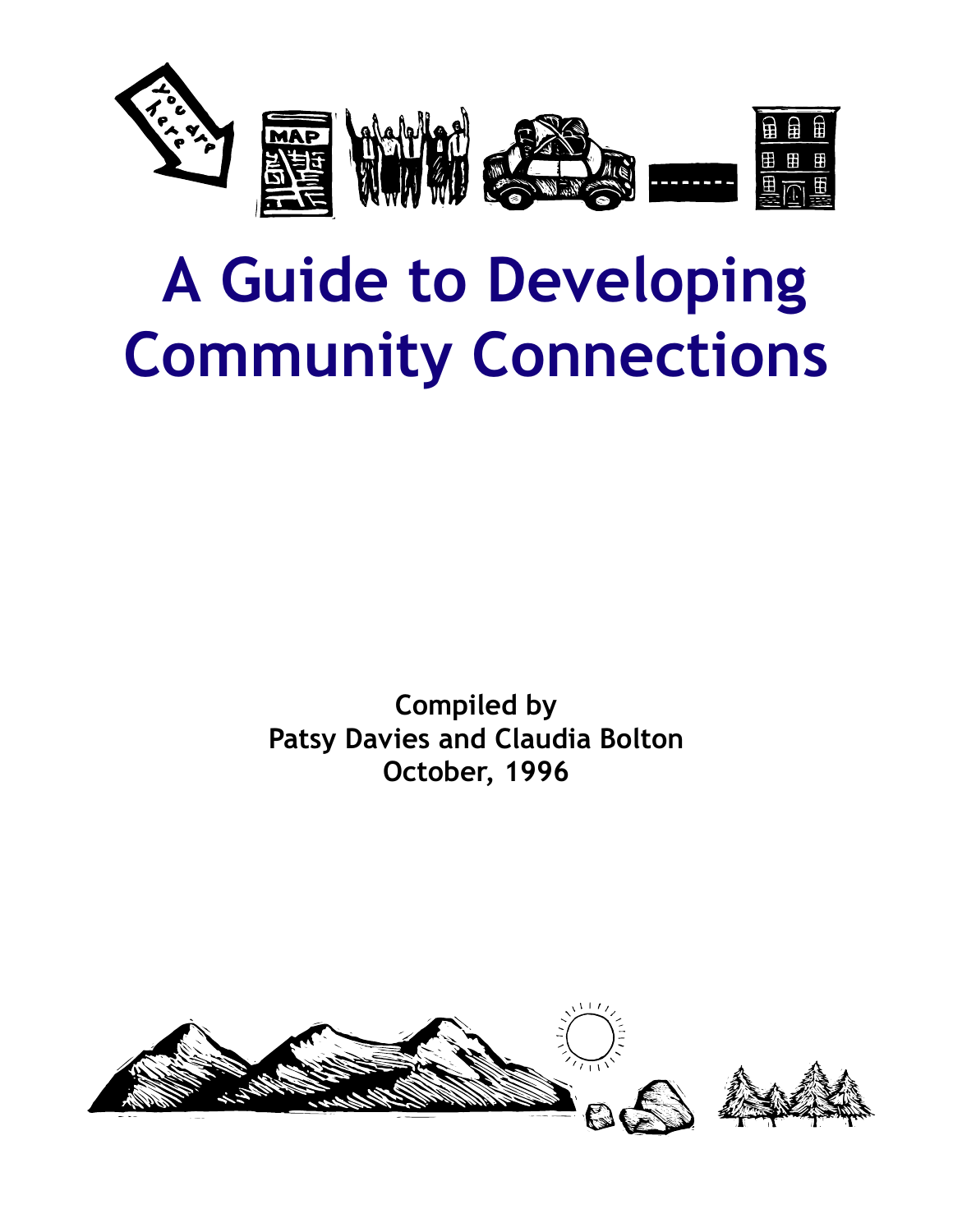### A Guide to Developing Community Connections

Assisting people feel connected to their neighborhoods and communities can be both exciting and difficult, simple and mysterious. In spite of these complexities, we believe that it is one of the most important things we can do in our work in supporting people with disabilities. This workbook is a compilation of tools and information gathered from people across the country who do the work of community building. What we have included is not inclusive, and does not contain a sure to succeed method. The tools and exercises are to be used as a starting point in your work of connecting people. Each situation is different; what works for one person will probably not work for another. We want you to use these exercises as one way of exploring ways to connect others.

We encourage you to do these exercises for yourself first. Regardless of whether you are an extrovert or an introvert, strongly connected to your community or a loner, it is important to be conscious of the ways in which are we connected to people and places in our own lives. This consciousness is critical as you work to connect people and help them develop relationships.

Use this guide creatively and thoughtfully. We hope you will find it useful as you study, think, learn, discuss and search for ways to assist people develop ties to their communities and deepen their relationships with others.

> *Patsy Davies* and *Claudia Bolton* October, 1996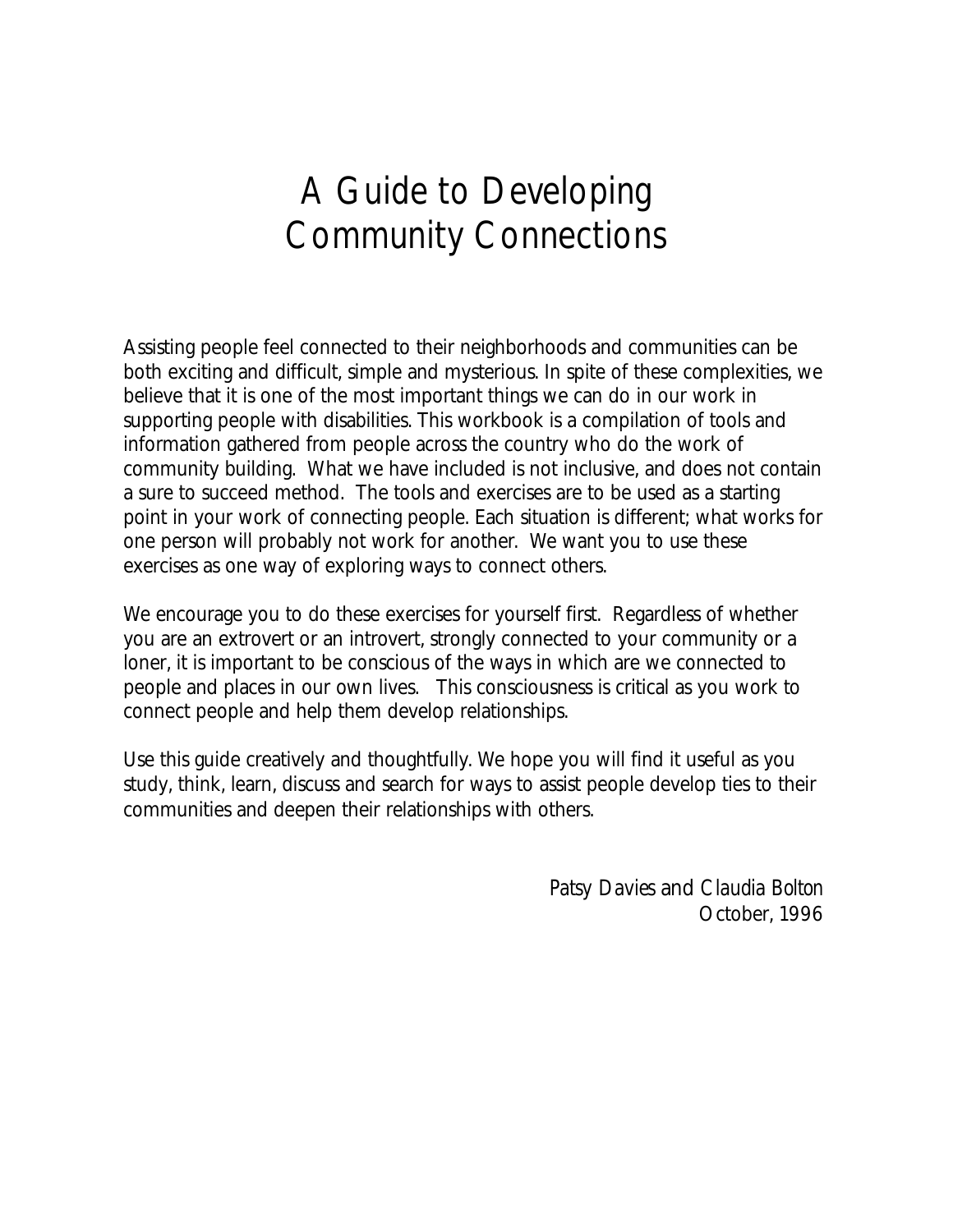

## **Ties and Connections**

*There are a number of important ways that people relate to each other. The list below includes a number of types of ties and connections, all of which can lead to a greater sense of community and belonging.*

- **Friendship:** having friends, relationships, including a "best friend". Mostly these can be described as "strong ties''
- **Acquaintance:** having a network of acquaintances
- **Membership:** being a member of associations and organizations
- **Keeping in touch:** with trends and movements of interest; subscribing to them; belonging to "social worlds"
- **Being part of a family:** having an active connection with family life
- **Having a partner:** or someone to whom a long-term commitment has been made
- **Being a neighbor:** living next door to, or at least near to someone (down the street or across the road)
- **Knowing or being known in a neighborhood:** using the resources of the neighborhood (usually the area within easy walking distance from where you live) and recognizing and being recognized by others who use them too

*Four main themes to consider which impact all relationships ar*e:

- **Time:** The amount of time people spend together and the length of time they have spent together in the past
- **Intensity:** Some ties and connections are invested with a lot of emotion. They mean a lot to us, perhaps more than anything or anyone else. Others are less important, and some not very important at all.
- **Intimacy:** We share confidences with some people more than with others. Some of our ties and connections involve a lot of trust.
- **Reciprocity:** The exchange of services between people. This may range from simply following the rules of politeness, to providing practical help, to sharing major parts of our life and work.

(Adapted from *Friends: A Manual for Connecting Persons with Disabilities and Community Members*, Amado, Conklin and Wells, and *Ties and Connections,* Ordinary Life Working Group, King's Fund Centre)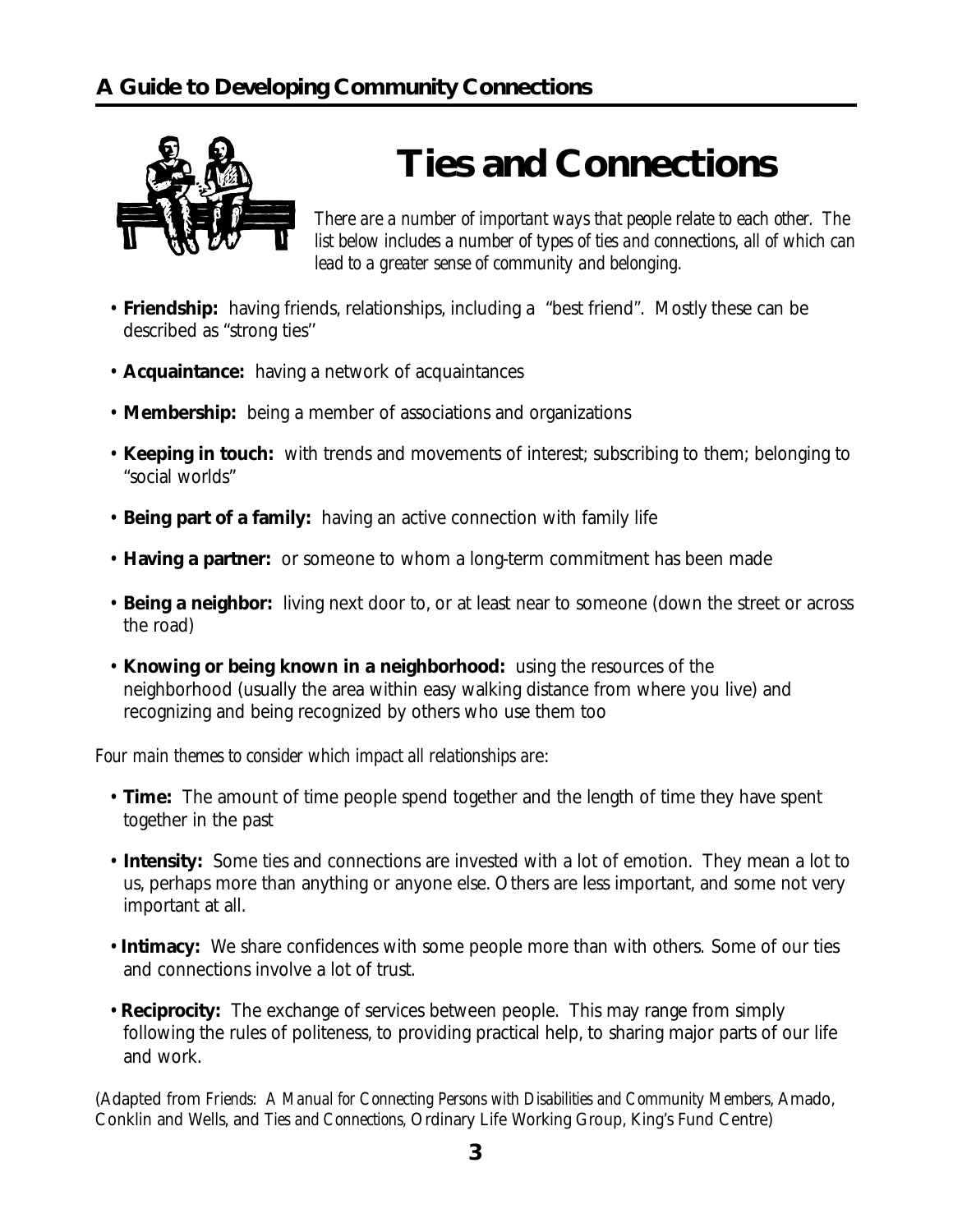# **The People We Know**

*Another way to look at the people we know is to think about they role they play in our lives. These descriptions were developed by John O'Brien as he studied successful circles of support in Connecticut.*

| <b>Anchor:</b>       | personal commitment to<br>• a source of continuity by sharing life over time<br>• stands by the person in difficult times<br>• growing knowledge of the person<br>· includes the person in life decisions<br>• protects the other person                  | 4 H |
|----------------------|-----------------------------------------------------------------------------------------------------------------------------------------------------------------------------------------------------------------------------------------------------------|-----|
| <b>Allies:</b>       | <i>personal relationships</i> in which people<br>• share time and activities<br>• share knowledge of person's gifts & challenges<br>• share knowledge of the community<br>• make contacts for one another<br>• lend practical help<br>• enjoy one another |     |
| <b>Associations:</b> | formal and informal groups organized<br>• to animate civic life by promoting member's interests<br>• to develop member's skills<br>• to work for change in policies & practices members see as unfair or unjust                                           |     |
| <b>Assistance:</b>   | cash transfer and organized services which make available<br>• money with option of person control<br>• personal assistants<br>• devices, adaptations, redesign of activities<br>• teaching<br>• advice<br>• representation                               |     |
| <b>Agendas:</b>      | <i>political action</i> to insure just and effective public policies such as<br>• personal assistance services<br>· inclusive school classrooms<br>· individual ownership of home<br>• safe and accessible transportation                                 |     |

### **Name people in your own circle on the exercise on the following page.**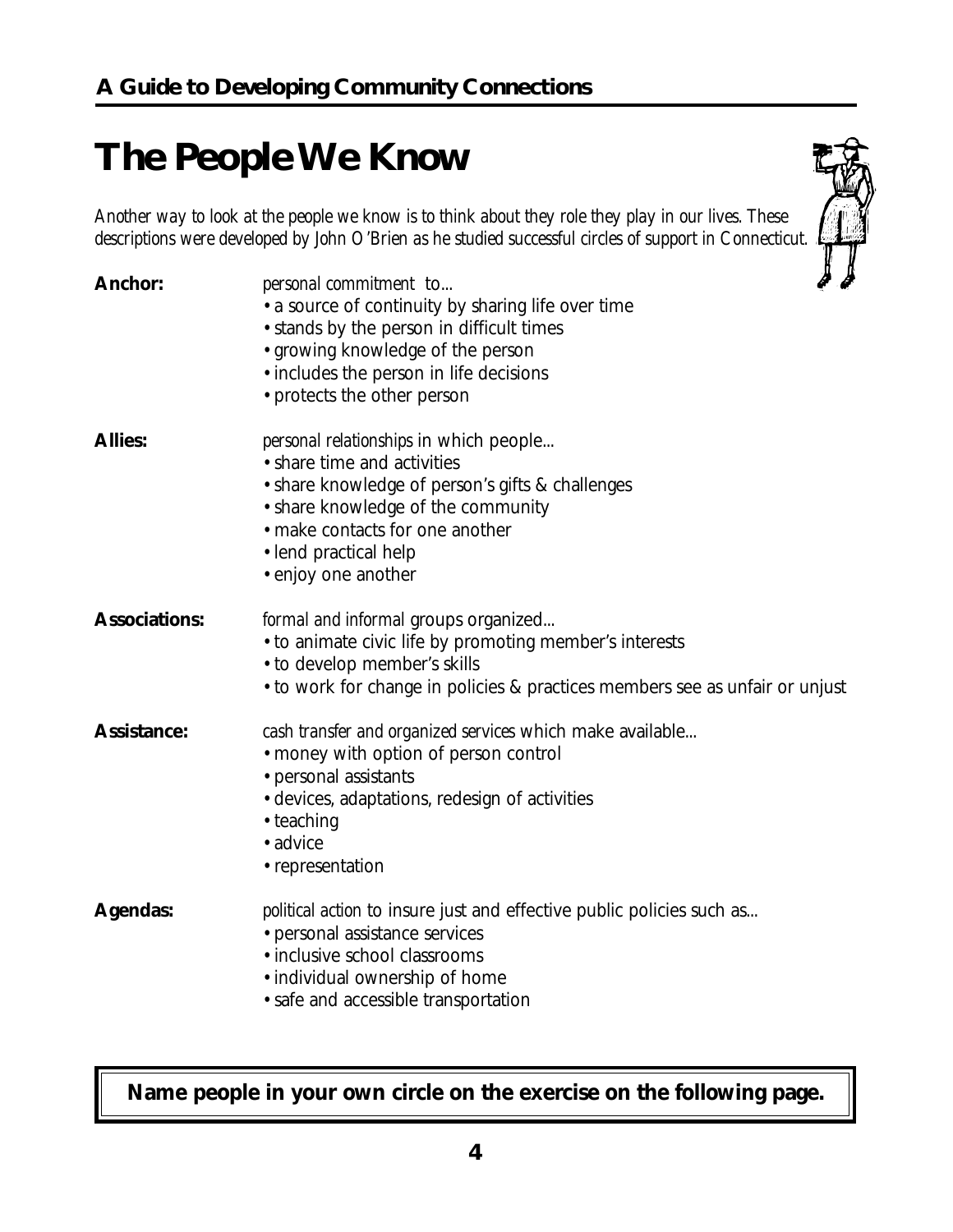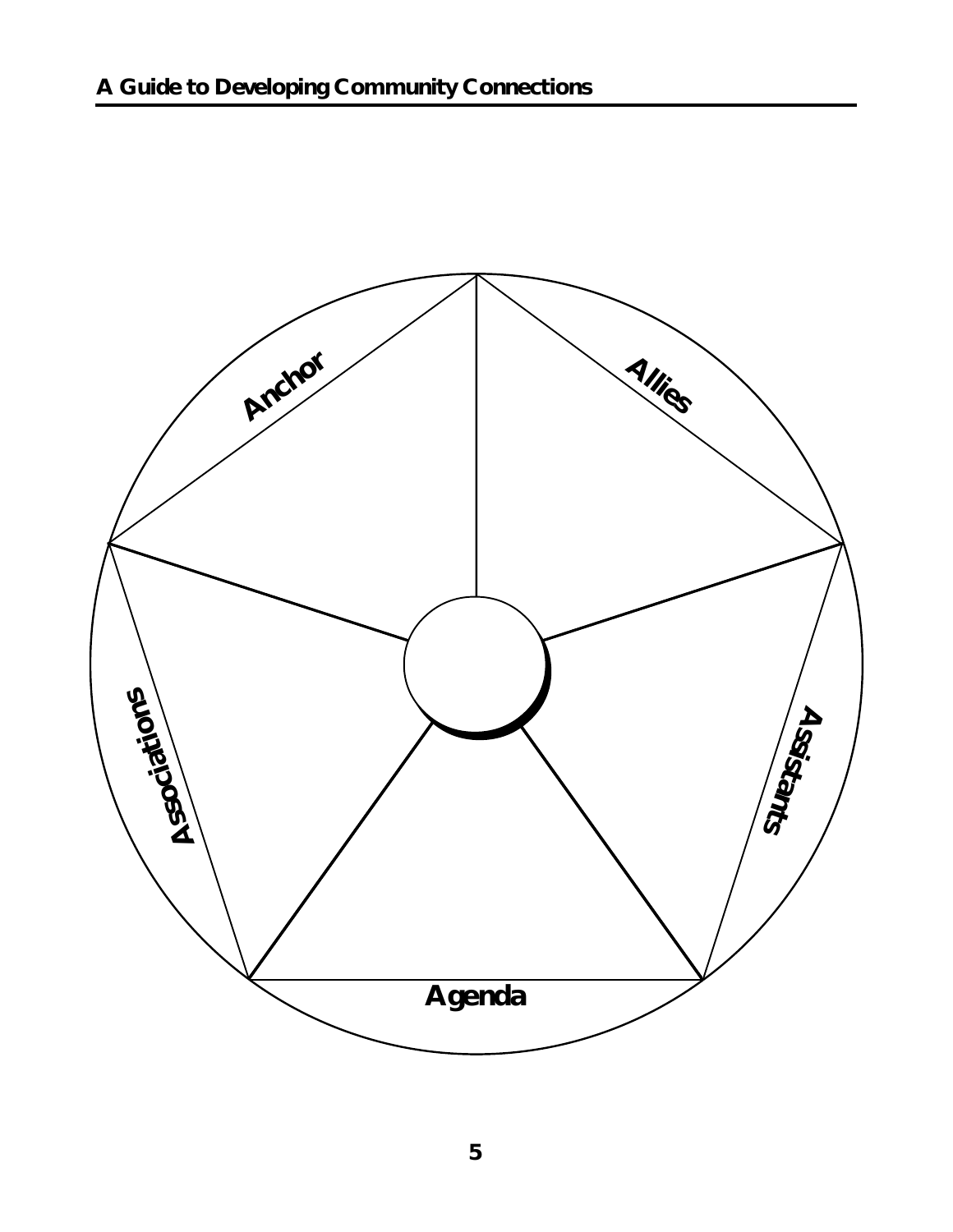# **Staff Development and Community Building Skills**

Helping individuals with disabilities get better connected to their communities would be much easier if the staff who worked with them were themselves connected to their communities. Unfortunately, it is not always possible to hire staff who already have strong community ties. It is possible, however, to train staff about the importance of community connections and relationships, and to encourage them to use their existing connections as well as to develop personal connections in the community.

- *Have staff do their own relationships maps.* This can help staff see opportunities within their own networks of relationships for connecting people with disabilities. If staff people within an agency begin thinking about their own connections and brainstorming ideas for connecting various individuals served by the agency, they might find that a wide variety of opportunities are already available.
- *Identify staff people who are natural "connectors".* Some staff people are more comfortable in roles as "community connectors" than others. These people are generally the outgoing, sociable types. Some are already active in their neighborhoods and community organizations, and know lots of people through their activities. Some may be new to the community, or unfamiliar with particular activities or opportunities, but have no hesitation calling up, asking questions, finding out information, and meeting new people. These staff people can act as resources to other staff, can take the lead and help other staff learn about community building, can inspire others to try. When one staff person discovers that "It never hurts to ask", and help someone make a connection, others see that it can be done.
- *Encourage staff to get involved in community themselves, and recognize this involvement.* One way to encourage involvement is to make information about various community organizations available to staff using a bulletin board, newsletter, or information presented at staff meetings. Acknowledging staff who participate in community organizations is one way to let them know that their participation is valued and to encourage others to get involved. Often, when one staff person joins or becomes involved, others follow.
- *Encourage people learning to be more self-generative, curious, outgoing, and to take more risks.* With continuing encouragement, staff will become more willing to ask more people to become involved and to investigate more possibilities. Staff become more of a part of their own communities just by helping others do so.

(Adapted from *Friends: A Manual for Connecting Persons with Disabilities and Community Members*, Amado, Conklin and Wells.)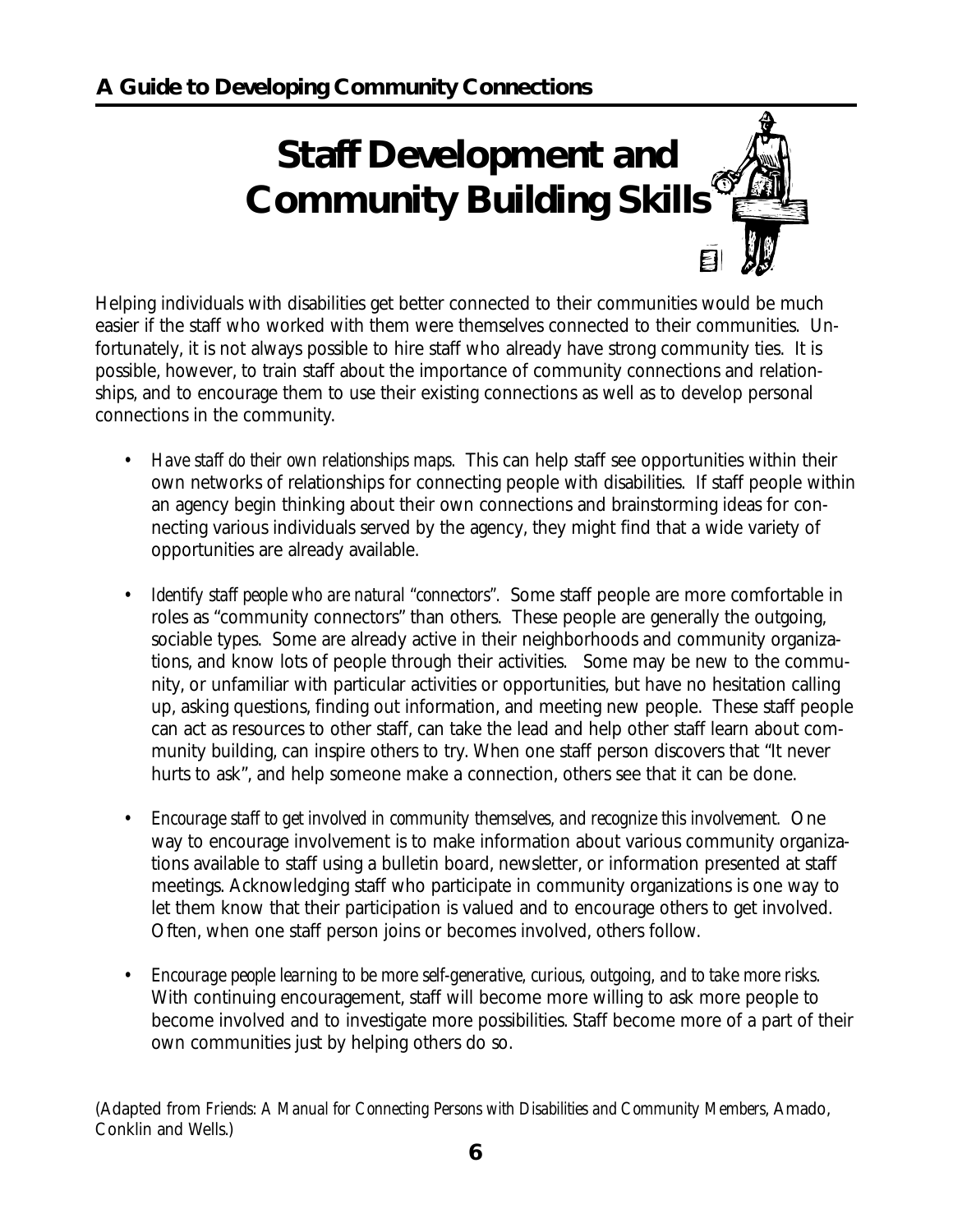

*From a book by Ray Oldenburg The Great Good Place: Cafes, Coffee Shops, Community Centers, Beauty Parlors, General Stores, Bars, Hangouts, and How They Can Get You Through the Day*

In his book *The Great Good Place*, Oldenburg writes about what he refers to as "Third Places", those places in every community where locals gather to visit, share news and be among others. Such places are a great spot to meet the neighborhood "connectors" (those people who know everyone else) and to assist someone to become a "regular" in a neighborhood place. Oldenburg describes the characteristics of *Third Places* in this way:

**They must be on neutral ground** - places where individuals come and go as they please, none are required to act as the host, and in which all feel comfortable and at home.

**They act as a leveler** - a place that is inclusive, accessible to the public and does not set criteria for membership and exclusion.

**Conversation is the main activity** - a place where the "talk is good", lively, colorful and engaging. You can see it in the smiles of others, handshaking, back-slapping , and pleasurable, entertaining conversation.

**There are regulars** - a place where the customers are a source of attraction, giving the place its character and the assurance that on any given visit someone will see someone they know.

**They have a low profile** - the place is typically plain, sometimes looks unimpressive, and do not attract a high volume of strangers and transient customers. This discourages pretense and people "come as they are".

**The mood is playful** - there is laughter, which is the magical element that warms the insider. The urge to return is there, to recreate the good time and to recapture the experience.

**They can feel like a home away from home** - people feel rooted, see familiar faces, and may have special privileges because they are a regular.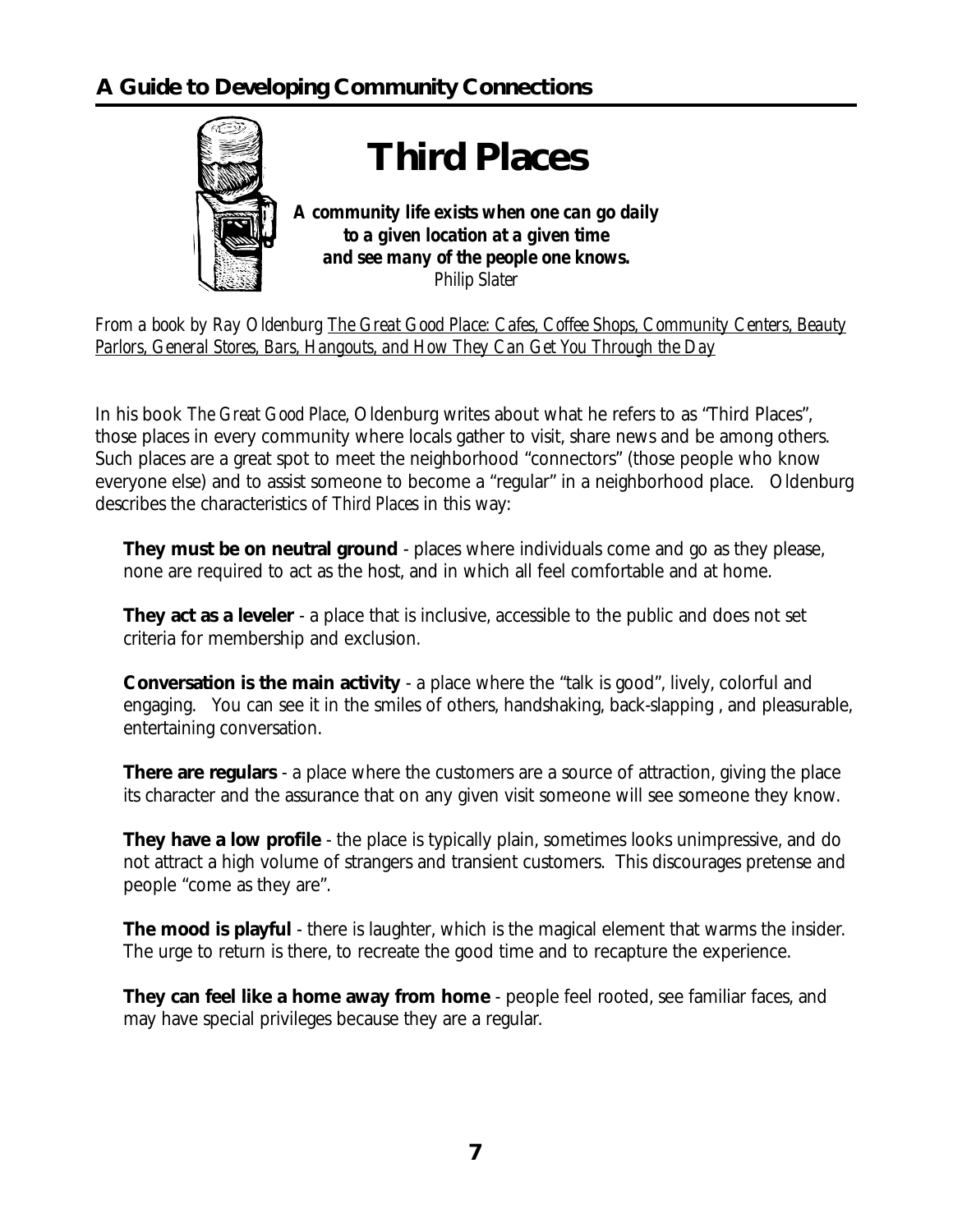### **Looking at Life Behind the Counter**



by Sharon Gretz

Rock's Cafe is no slick, glamorous, Tiffany lamp or ferns place. In fact, it is best described as "nondescript." Rock's lies in a small shopping strip hidden off the intersection of two busy state routes in a small, rather rural community near my home. One can barely notice the small sign or detect its presence beside a video rental place and the convenience store. I am on a mission early in the morning, with specific intent and purpose.

The impetus for my visit to Rock's is my excitement and anticipation of a scheduled visit to Pittsburgh by author and sociologist, Ray Oldenburg. Oldenburg wrote a book a few years back that I am fond of and that got me thinking a lot about community life. The book is called, The Great Good Place: Cafes. Coffee Shops. Community Centers, Beauty Parlors. General Stores. Bars. Hangouts and How They Get You Through the Day. In his book, Oldenburg illuminates the importance of what he calls "Third Places", the informal spots, neither home nor work, where locals gather on neutral ground to associate, share good cheer and converse with a diverse group of others. Oldenburg writes, 'There must be places where individuals may come and go as they please, in which none is required to play host, and in which all feel at home and comfortable. If there is no neutral ground in the neighborhoods where people live, associations outside the home will be impoverished." It was and is obvious to me that these "third" places and their hospitality are key as we seek ways for people who have been labeled and exiled from community life to find places of belonging. My mission at Rock's is quite clear - is this a "third place" or not?

I first heard of Rock's when I was discussing the notion of the third places with a friend. She too had spent many years working in human services. After giving her my best description of third places, my friend launched into a story about Jim, a man she knows who has mental health labels. Jim, as it turns out had lived in the vicinity of Rock's for a number of years (as did my friend). She told me how Jim, on his own, had come across Rock's Cafe and became one of it's "regulars", stopping in periodically in the day. Over time, Jim could be found behind the lunch counter serving coffee, both to himself and to other regulars at busy times. At yet other times, Jim helped out by washing dishes and clearing tables. It was a place where he found belonging; where others came to know him; and where he was appreciated for being a regular and for helping out when needed.

I asked my friend if Jim was still there. She reported that not long ago, Jim moved from the community to another, which was some 20 miles away. The reason for his move was that in order to receive certain services he needed he had to go (translated - he entered a residential program that required he fit into a "slot" or "bed"). In ending, my friend said that if I was checking out third places; I might do well to stop by at Rock's.

As I pulled into the parking area, I wondered to myself why I had never noticed Rock's Cafe. After all, I don't live far from here. I have gone to the convenience store 2 doors down any number of times. I had stopped for food at the McDonald's and Taco Bell down the road. Yet, I had never even known that Rock's Cafe existed. Getting out of my car, I wondered if I would stand out like a sore thumb going into Rock's. I knew from my friend that it was quite small. Would it truly be a third place? Would I know it even if it was? The litmus test for third places can be found in Oldenburg's book. Before I entered, I reviewed my mental checklist:

- Must be on neutral ground
- Is a "leveler" an inclusive place where one's station in life is insignificant and where one's personality is the most important characteristic.
- The main activity is conversation, regardless of the functional purpose of the setting.
- Regulars are trusted
- One can become a regular if one wishes to be.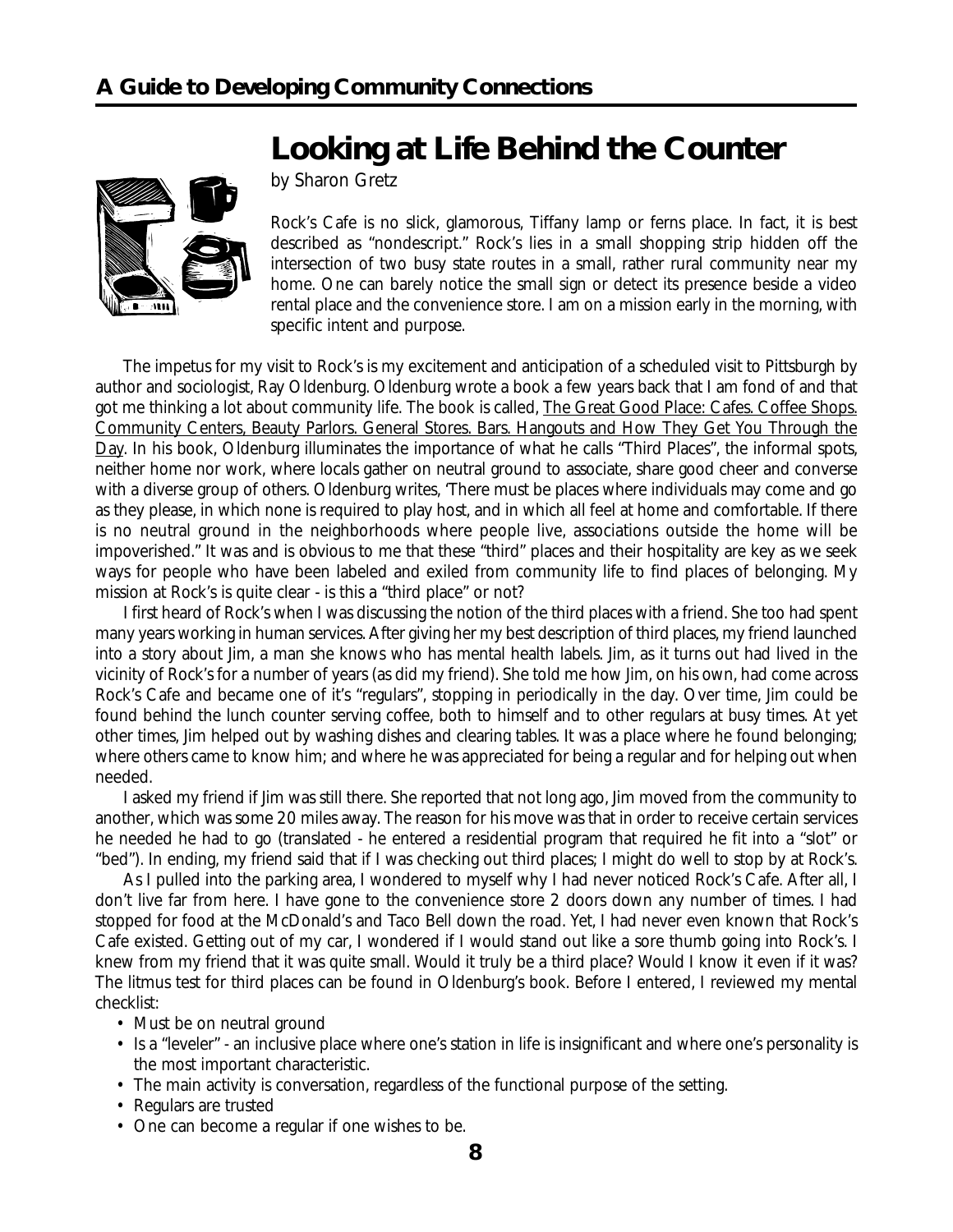As I entered Rock's, I found it to be even smaller than I had imagined. In front of me was the lunch counter. To the left were six, maybe seven small tables, many of them filled. One group appeared to be retired senior citizens, predominantly men but one couple also included. At another table was a group of employees from the gas company across the road. They were easy to identify by their company logo emblazed on their shirts. Nearly everyone looked up at me as entered. I was sure they were looking for a familiar face. I smiled at them. Several folks smiled a somewhat cautious smile back. One man nodded a greeting to me. I chose a table near the gas company table. Then came a call from the small kitchen beyond the counter, 'I'll be right there!". As it turns out this call came from the woman who owns Rock's. Wiping her hands on a towel, she arrived at my table with a "good morning, what can I get for you". She was a robust pleasant woman who quickly went off to prepare my breakfast order.

Back to my mission - is this a third place or not. It took all of about 15 minutes for me to come to a conclusion. The answer was an undeniable, an unequivocal - yes.

As I sat at my table, the buzz of conversation and laughter abounded. Good natured quips were exchanged between tables of folks who obviously knew each other. Soon the door opened again and a gentlemen in a suit entered. The owner from the kitchen looked out and yelled, "Tom! Hi! Hey, I'm busy back here. Go behind the counter and get your coffee. The cream's down below and don't forget your spoon!" The man did exactly as she said, obviously familiar with the scene "behind the counter". The man, Tom, took his coffee in the company of the retired group and quickly inserted himself in the conversation. A short while later, one of the retired men yelled out, "Hey, what does it take to get some more coffee in this place?" Out of her kitchen came the owner, who yelled back, "Hey, you're a big boy. Get it yourself! !!" Everyone laughed aloud - the banter was most certainly made possible by the familiarity in the cafe.

When the owner came out of the kitchen with my breakfast in tow, she commented as she passed her regulars, "Hey guys, give me a break today. Cindy can't come in 'till later. Her baby-sitter is sick and she has to get her son off to school. This is help yourself day." She went through the story again when she placed the food on my table with an apology that it had taken too long.

Moments later the gas company employees sauntered to the counter to pay their checks. Again, friendly quips were exchanged. Once man had a large bill. The owner said, " You're going to leave me stuck if I have to break that bill. Pay up tomorrow." While she's talking, one of the retired men goes behind the counter and pours coffee for himself - "When do I get on your payroll?"

I had a warm feeling at Rock's that morning. When I paid my check, the owner told me this was prime time for her regulars and again at lunch time. She chuckled as she added, "My regulars are great! They solve all the world's problems over their morning coffee." She thanked me for stopping in and asked that I come back sometime. You know what? She really meant it. Her comments weren't like the robotic "thank you and have a nice day" phrase that I have encountered in so many places of business - where the person doesn't even look up at you and they're already ringing up the next customer. She was genuine. Her place was genuine - the real thing - a welcoming place, a belonging place, a third place.

To finish this paper I have stopped at a Burger King on my way to a meeting. I always seem to write better over a cup of coffee. There is no "group" here at the Burger King. Individuals fill individual tables, all absorbed in themselves. As I coolly look through this place, I notice a rather disheveled looking man busily writing notes on a piece of paper. At the same time, the man is talking to himself in a loud voice - loud enough for all the patrons to hear his confused words. I wonder if this is his "place." Not one of the other patrons seems to notice him at all. They must hear him yet they certainly do not SEE him. It's as if he is invisible.

I think again about Jim - the other man with a mental health label. Jim had found his place at Rock's Cafe. He was not invisible there. After all he was trusted behind the counter. I wonder about Jim's new community. Was there a "Rock's" there? Had he found it? Or did he now take his coffee alone, in a Burger King - where he would be arrested for going behind the counter. I think it tragic that Jim no longer has his place - tragic that to receive services he had to abandon his place - the place where he was somebody - where he helped to solve the problems of the day and of the world, over coffee.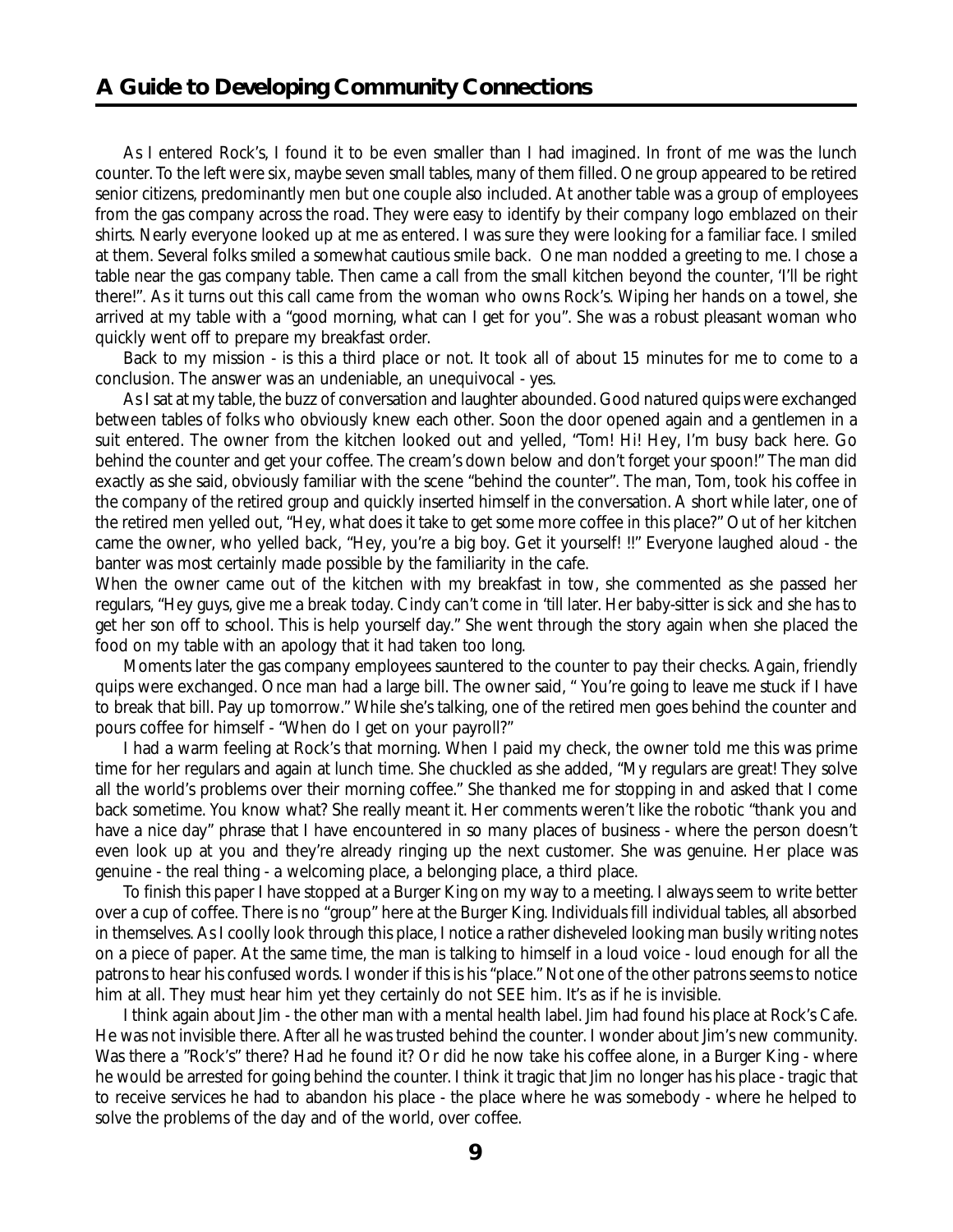

## **An Associational Map**

Prepared by John McKnight Northwestern University Center for Urban Affairs and Policy Research

*Associational life is rich in all of our communities. Learning about where the community networks are is useful information to have on hand. This is a guide to help you learn about the possible associations in your community. Use this list to think about the various organizations people belong to. You can identify groups in your area in a number of ways - talking to others, looking in the phone book, reading area and neighborhood newspapers, surveying churches and existing groups, checking with the Chamber of Commerce, etc. Make your own listing and use it as a resource as you think about connecting specific people.*

| <b>Associations (examples)</b>                                                    | <b>Your Area</b> |
|-----------------------------------------------------------------------------------|------------------|
| <b>Artistic Organizations</b><br>choral, theatrical, writing                      |                  |
| <b>Business Organizations</b><br>Chamber of Commerce, business associations       |                  |
| <b>Charitable Groups &amp; Drives</b><br>Red Cross, Cancer Society, United Way    |                  |
| <b>Church Groups</b><br>service, prayer, men's, women's, youth, seniors           |                  |
| <b>Civic Events</b><br>July 4th, art fair, festivals, Halloween                   |                  |
| <b>Collectors Groups</b><br>stamp collectors, flower dryers, antiques             |                  |
| <b>Community Support Groups</b><br>Friends of the Library, nursing home, hospital |                  |
| <b>Elderly Groups</b><br><b>Senior Citizens</b>                                   |                  |
| <b>Ethnic Associations</b><br>Sons of Norway, Black Heritage Club, Hibernians     |                  |
| <b>Health &amp; Fitness Groups</b><br>bicycling, jogging, exercise                |                  |
| <b>Interest Clubs</b><br>poodle owners, antique car owners                        |                  |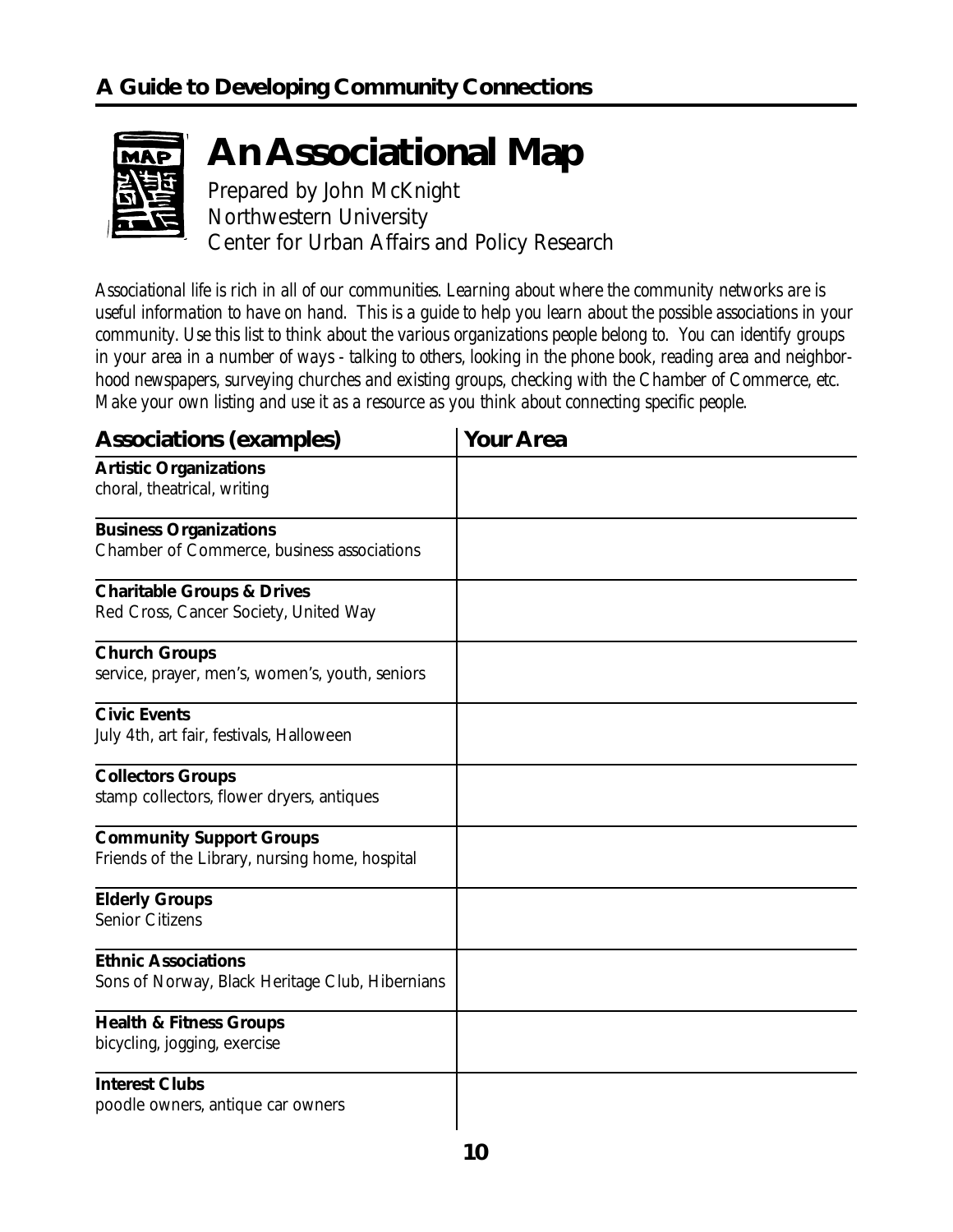### **A Guide to Developing Community Connections**

| <b>Associations (examples)</b>                                                               | <b>Your Area</b> |
|----------------------------------------------------------------------------------------------|------------------|
| <b>Local Government</b><br>town, fire department, emergency units                            |                  |
| <b>Local Media</b><br>radio, newspaper, local access cable TV                                |                  |
| <b>Men's Groups</b><br>cultural, political, social, educational, vocational                  |                  |
| <b>Mutual Support (Self Help) Group</b><br>Alcoholics Anonymous, LaLeche League              |                  |
| <b>Neighborhood &amp; Block Groups</b><br>crime watch, beautification, Christmas decorations |                  |
| <b>Outdoor Groups</b><br>garden clubs, conservation clubs                                    |                  |
| <b>Political Organizations</b><br>Democrats, Republicans, caucuses                           |                  |
| <b>School Groups</b><br>printing club, PTA, child care                                       |                  |
| <b>Service Clubs</b><br>Zonta, Kiwanis, Rotary, AAUW                                         |                  |
| <b>Social Cause Groups</b><br>peace, rights, advocacy, service                               |                  |
| <b>Sports Leagues</b><br>bowling, swimming, baseball, fishing, volleyball                    |                  |
| <b>Study Groups</b><br>literary clubs, bible study groups                                    |                  |
| <b>Veterans Groups</b><br>American Legion, Veterans of Foreign War                           |                  |
| <b>Women's Groups</b><br>cultural, political, social, educational, vocational                |                  |
| <b>Youth Groups</b><br>4H, Future Farmers, Scouts, YMCA                                      |                  |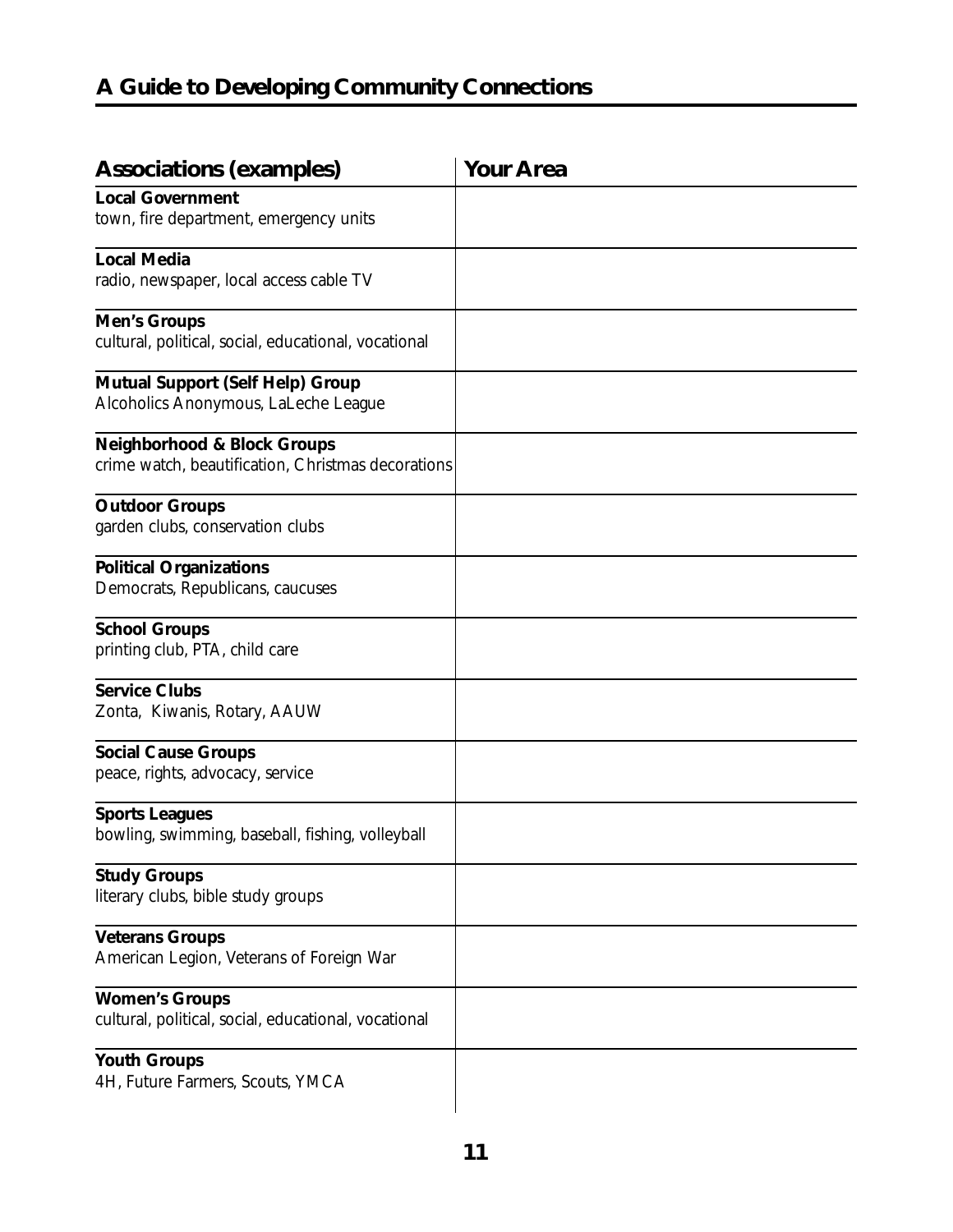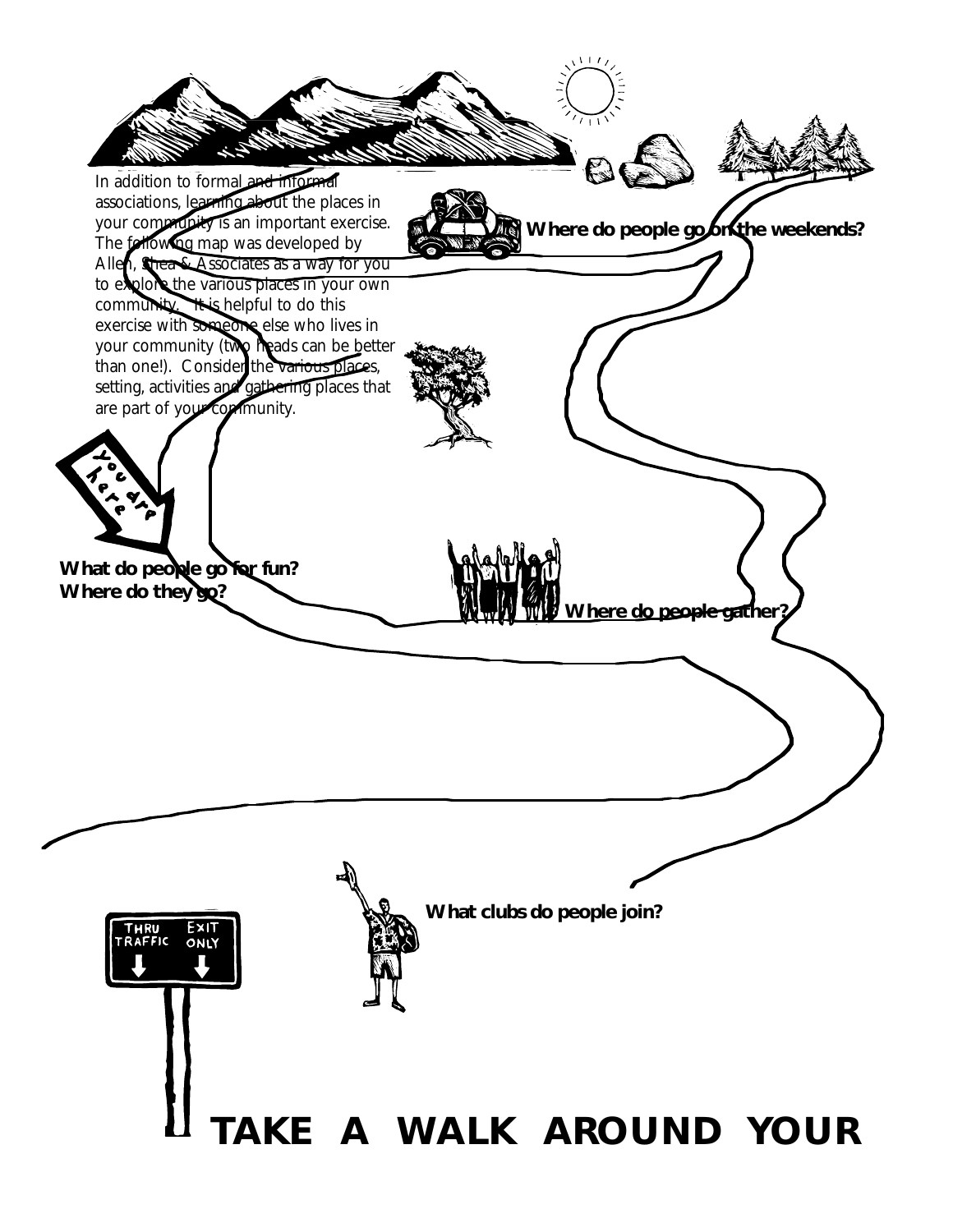

**13 COMMUNITY, WHAT DO YOU SEE?**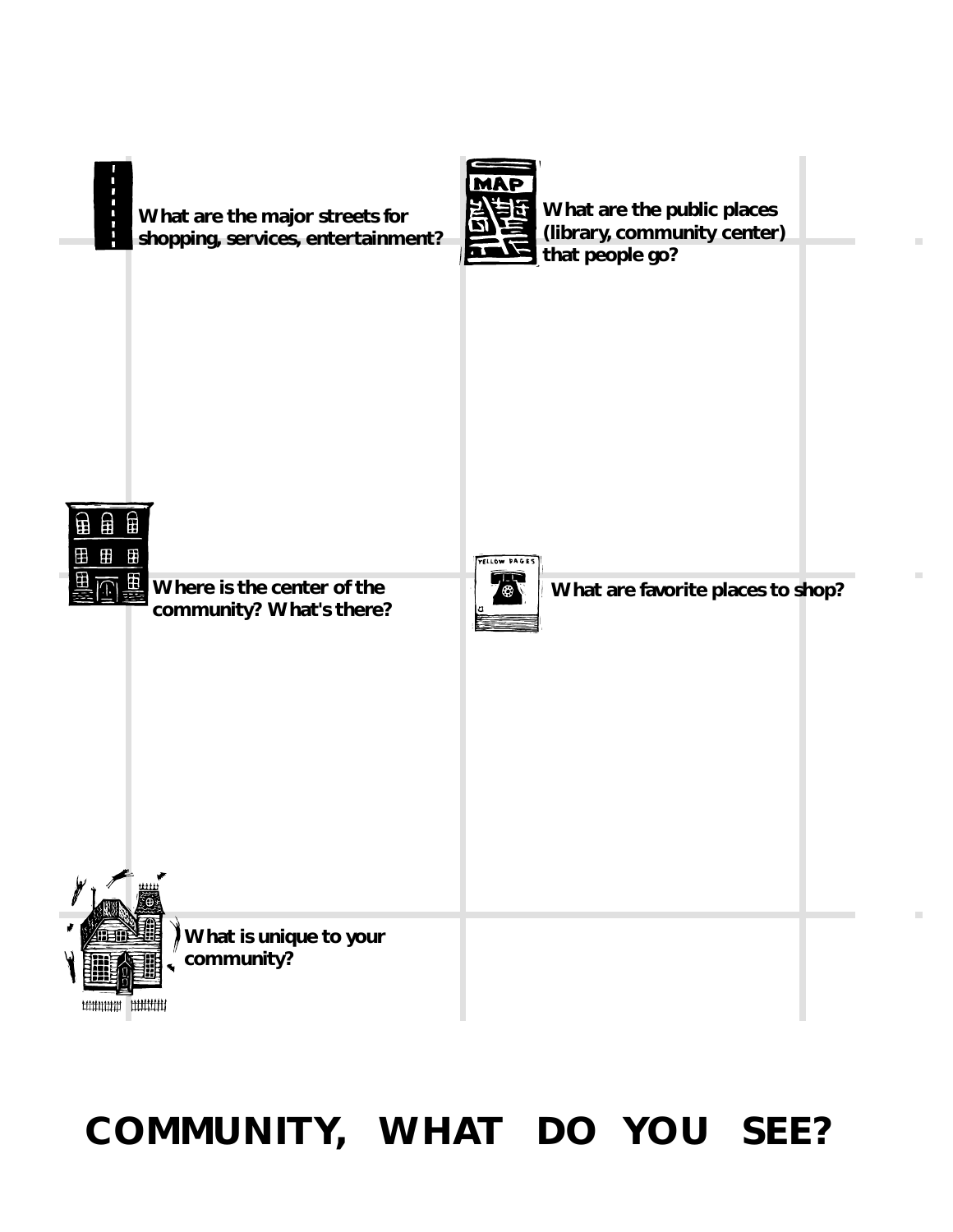

# **Characteristics of a Community Connector**

- has confidence in his/her *understanding* of the person with disabilities
- *trusts* in community members
- someone with *high expectations*
- someone who can trust people to work out problems on their own and at the same time,
- *sensitive* to and *gently assists* when there are problems or difficulties
- has no hesitance in *calling on and requesting* others' willingness
- is *well connected* themselves and understand the value of community connections
- *focuses on the gifts* and capacities of people with disabilities
- believes that the community is filled with *hospitality* for strangers
- is a *"people person"* an enduring confidence in the capacity of people to do what is right, knowing they will not always live up to their ideas
- has replenished capacity to *forgive others for mistakes*; yet remembering that people with disabilities cannot afford to have more mistakes made in their lives
- has f*lexibility, maturity and a willingness to laugh* when things go wrong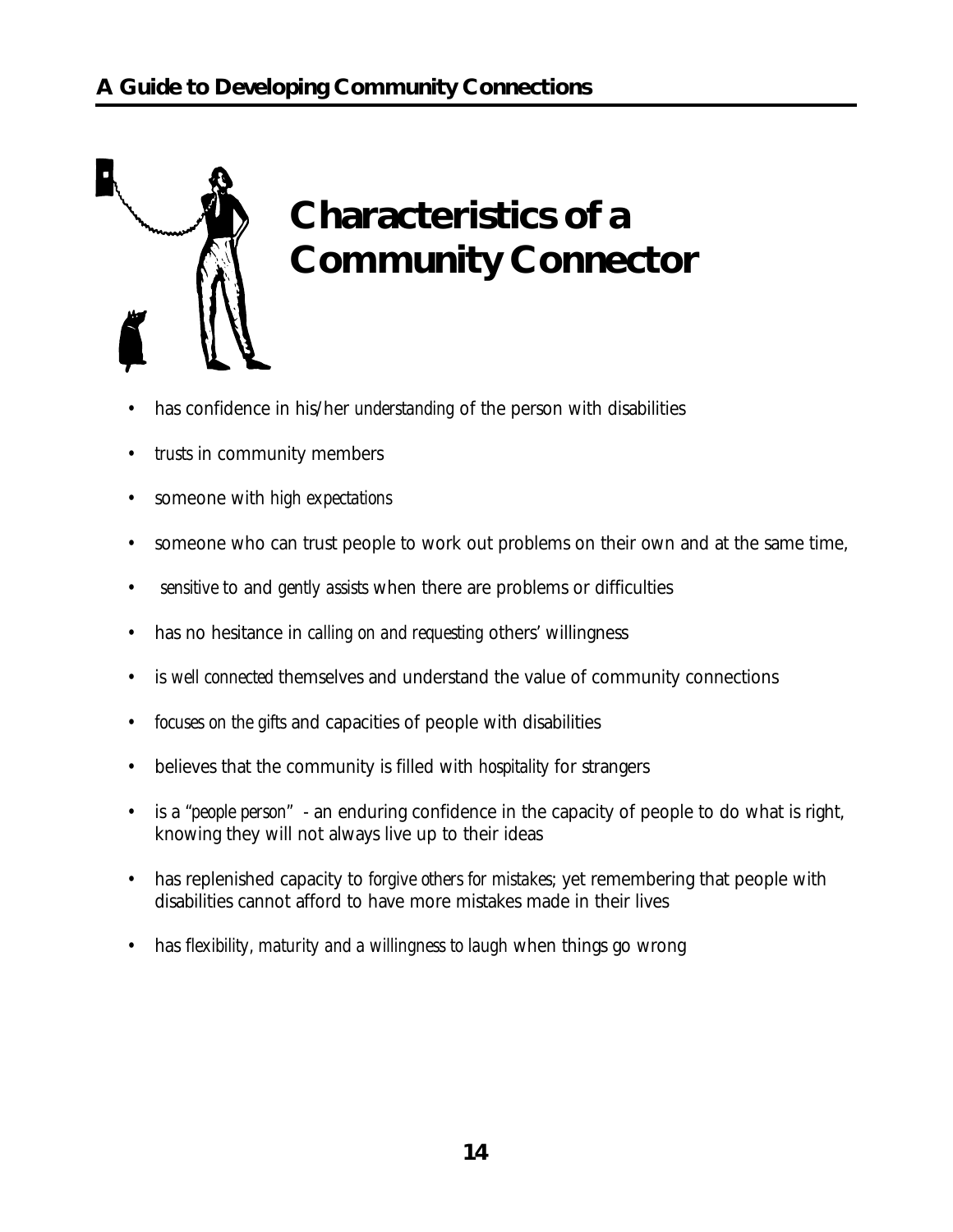### **Person centered planning**

is a way of getting to know a person, learning about who they are and what their life is like now, as well as helping someone think about how they would like their life to be different. There are various of methods to do this planning, including Personal Futures Planning, Essential Lifestyle Planning, PATH, and MAPS.



Regardless of the method used, information gathered about a person's interests, skills, potential skills, and preferences are critical to understanding how to begin assisting someone build community ties. Just as important is to know what doesn't work and things to avoid.

Here are some areas to think about when exploring what a person's interests and skills are. Remember, what you are looking for is what a person likes to do, what creates energy and motivation for them, what skills, identities, environments, settings, habits and qualities they have that we can build on.

- activity levels
- using one's body and hands
- artistic abilities
- analytical thinking
- leadership abilities
- work identities and interests
- ethnic and religions identities
- interests
- appearance
- noise levels
- familiar places
- health issues
- disability issues
- routines
- personal qualities

**The activity on the next two pages was developed by Beth Mount as a way to match interests to opportunities in the community. If you have done the preceding exercises, you have already identified people in your life (or someone you are supporting), formal and informal organizations, and places in the community. Now you can begin to brainstorm places that can enhance interests, gifts, and personal qualities, and develop strategies for getting started.**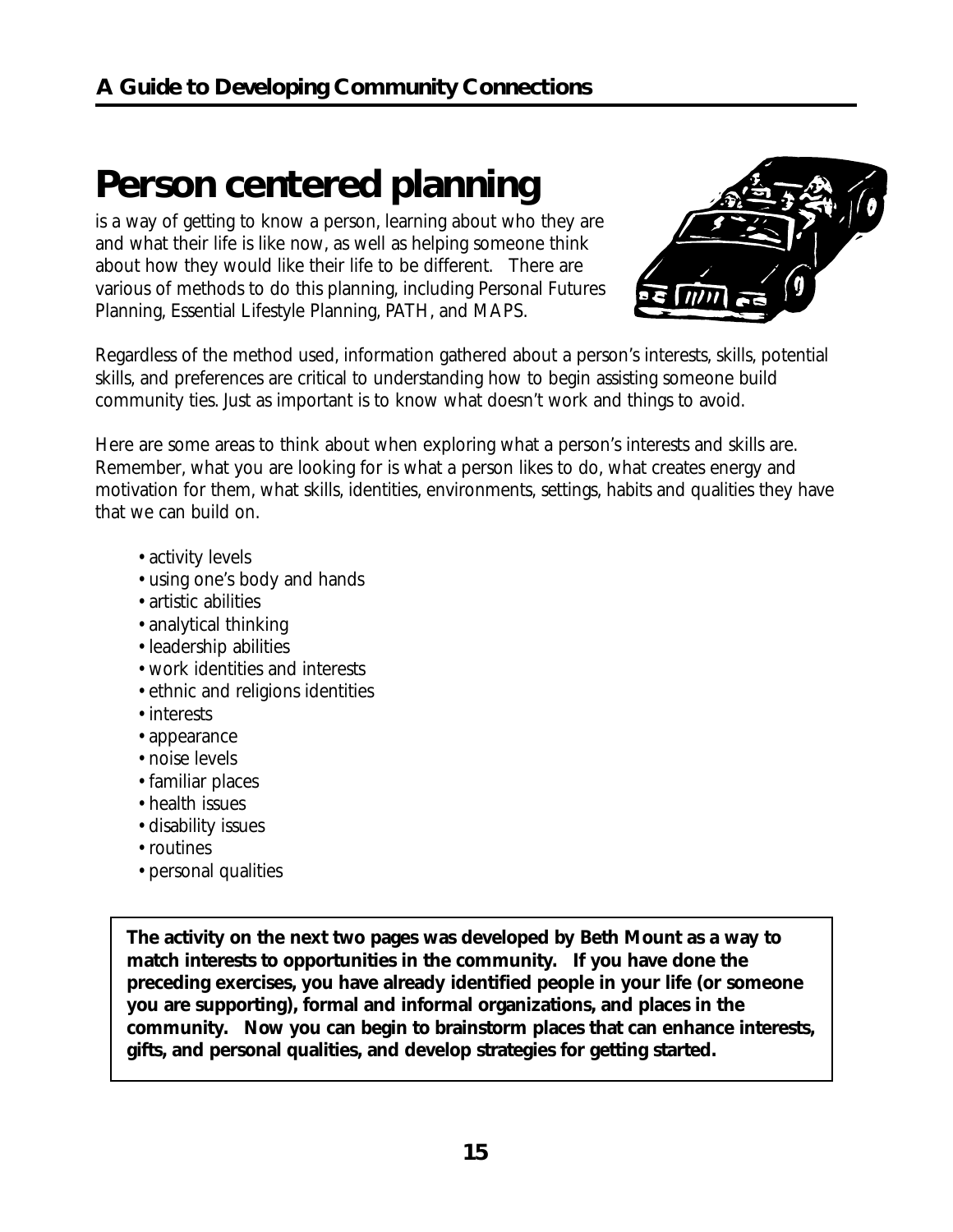# **These Are The Opportunities In My Community**



**Brainstorming Places That Enhance Community Contributions**. *Be creative and develop a wide variety of opportunities. Consider all of the possible sites, settings, and roles in which people can contribute.*

| Summarize the interests, gifts, qualities and<br>identities you hope to develop. | List the community opportunities, settings,<br>associations, networks and places where<br>people come together with similar interests,<br>talents and values. |
|----------------------------------------------------------------------------------|---------------------------------------------------------------------------------------------------------------------------------------------------------------|
|                                                                                  |                                                                                                                                                               |
|                                                                                  |                                                                                                                                                               |
|                                                                                  |                                                                                                                                                               |
|                                                                                  |                                                                                                                                                               |
|                                                                                  |                                                                                                                                                               |
|                                                                                  |                                                                                                                                                               |
|                                                                                  |                                                                                                                                                               |

Adapted from *Capacity Works: Finding Windows for Change Using Personal Futures Planning*, Mount, 1995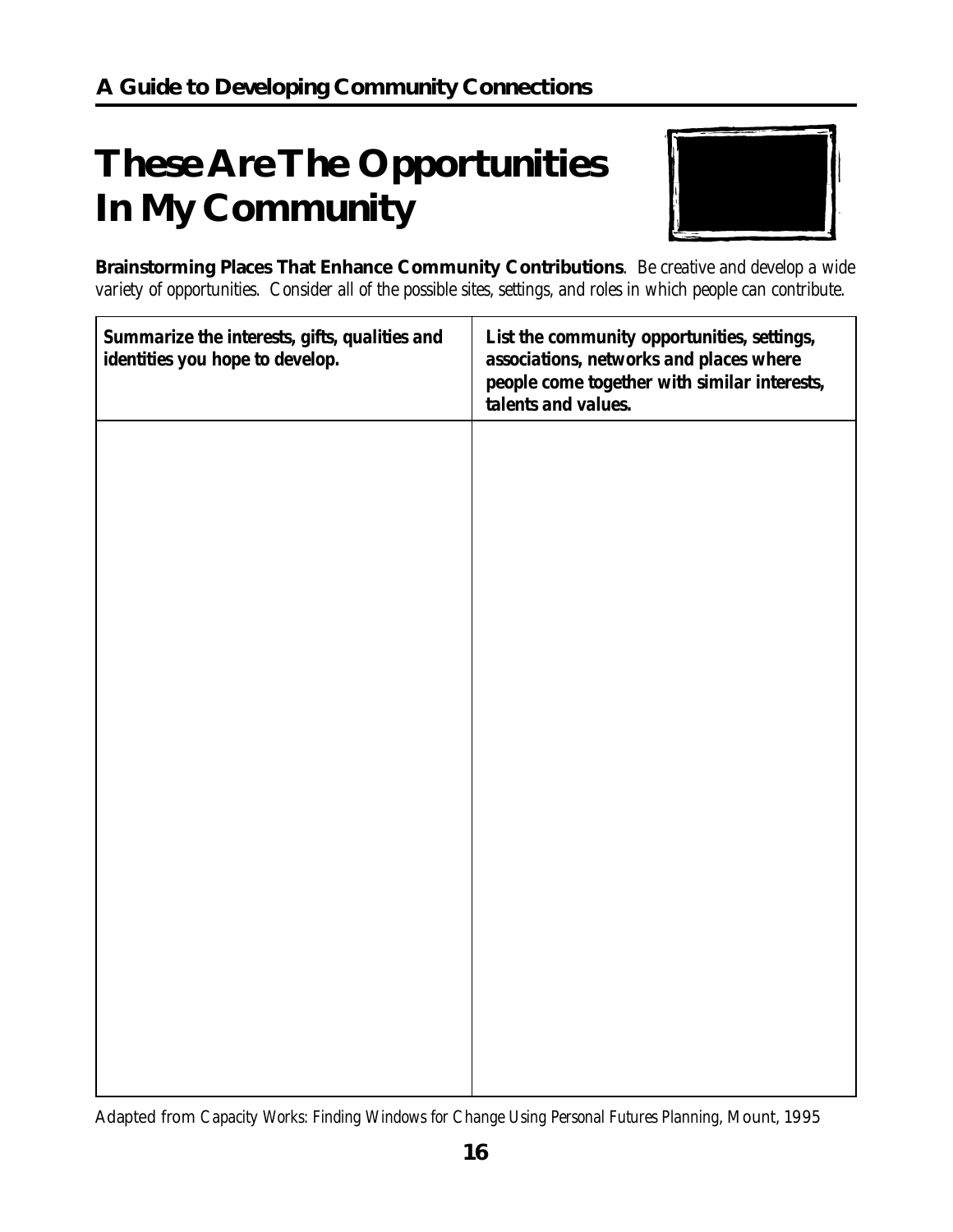# **Five Action Steps for Getting Started**

*Identify several ideas that seem most appealing and then outline five specific strategies for getting started. Remember to include who you will contact, when, and any additional information you may need to get started.*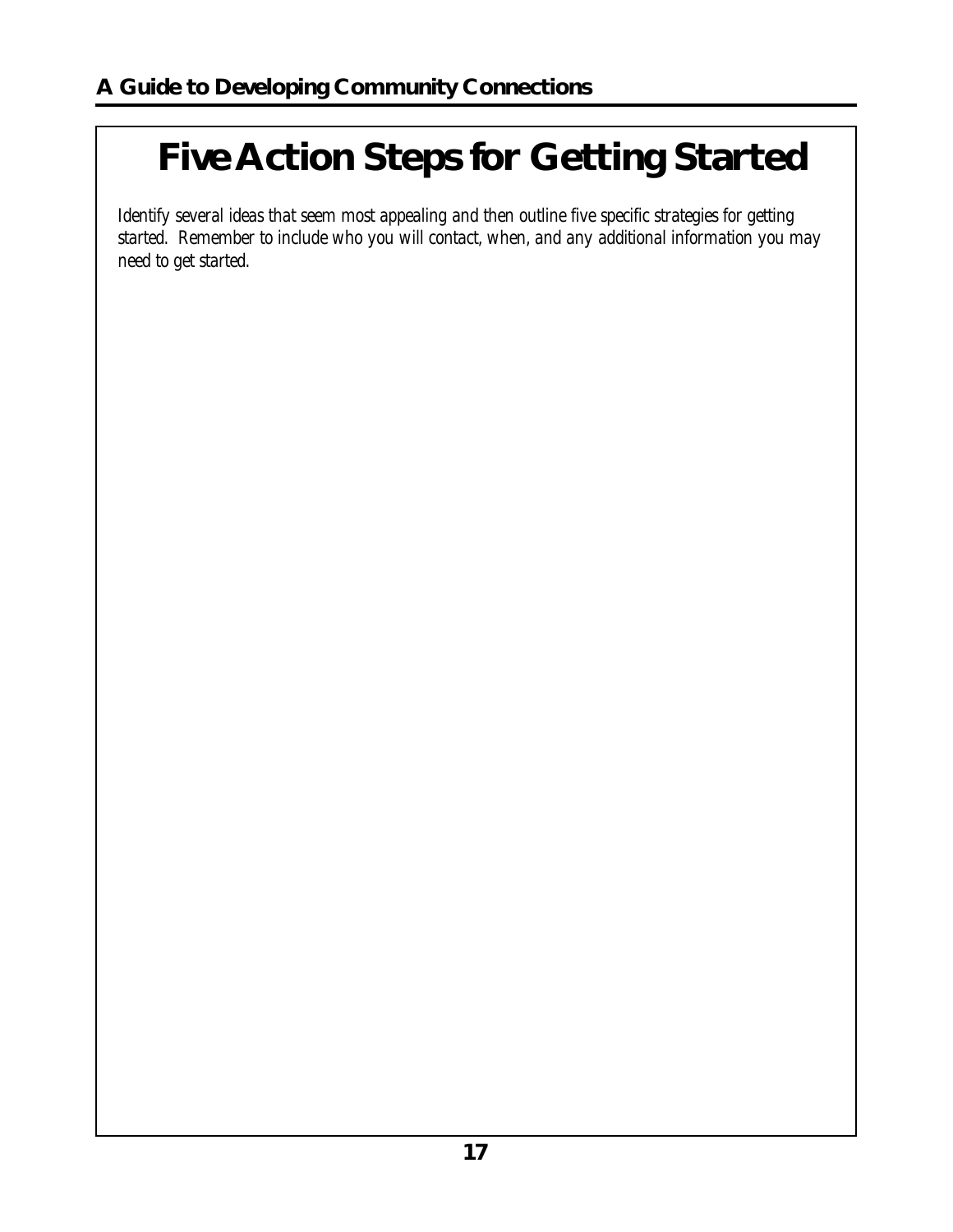# **Community Groups, Organizations and Places**



**Thinking** about how to connect a person to a place requires: knowing the person well; knowing the place; thinking about the supports everyone involved will require; providing support in the most effective, flexible manner; and, thinking, rethinking and evaluating your approaches.

*The next exercise was adapted from one developed by Kathryn Kemery McClain as a way to think through the characteristics and rituals of a particular place or organization. It is designed to assist you to explore the various possibilities for involvement in a particular activity or place. It is important to know about the setting, the demands and the opportunities it may place on the person. This activity helps us remember the progression of activity one would go through in order to participate. The next step for you after this exercise is to consider the supports a specific person will need during each stage of interaction.*

#### *THE STAGES OF INTERACTION.*

**Arrival**: List things related to how other people arrive at the group or place.

**Entry**: List things related to how people actually get into the building or location. Do people have to walk up steps, knock, open the door?

**Getting started**: List anything that happens from the point that you get into the building until the activity actually starts. This could include things like finding a seat, knowing to be quiet when the meeting begins, greeting other people, introducing yourself, etc. Sometimes the atmosphere is very informal while other situations have more formality. Are there unwritten ground rules?

**Participation**: List anything that occurs during the main portion of the situation or meeting. This varies greatly. Look for the unwritten rules, types of interaction, types of conversation, as well as the "things" that are required. For example, you would want to go to a coffee house with money. **Finishing up**: How can you tell the activity is winding down? Are there specific things that occur? Again, remember the unwritten rules.

**Exit:** List whatever is required to leave the building. Pay attention to whether people talk with one another on the way out, whether folks go out for coffee after the activity, etc. **Departure**: List how people leave.

*CHARACTERISTICS*. A running description of anything relevant that occurs at that particular stage. This can include things like how people are dressed, seating arrangements, or anything else that seems relevant given the setting and the person you will be supporting.

*EXPECTATIONS AND DEMANDS***.** Includes anything that the setting demands during a particular stage. It could be a response such as shaking hands or saying good-bye, an ability or skill, etc.

*DESCRIBE THE PEOPLE WHO ARE PART OF THE SOCIAL SETTING.* This can include a variety of things such as age, sex, "type" of person, anything that strikes you as relevant or defining about the group.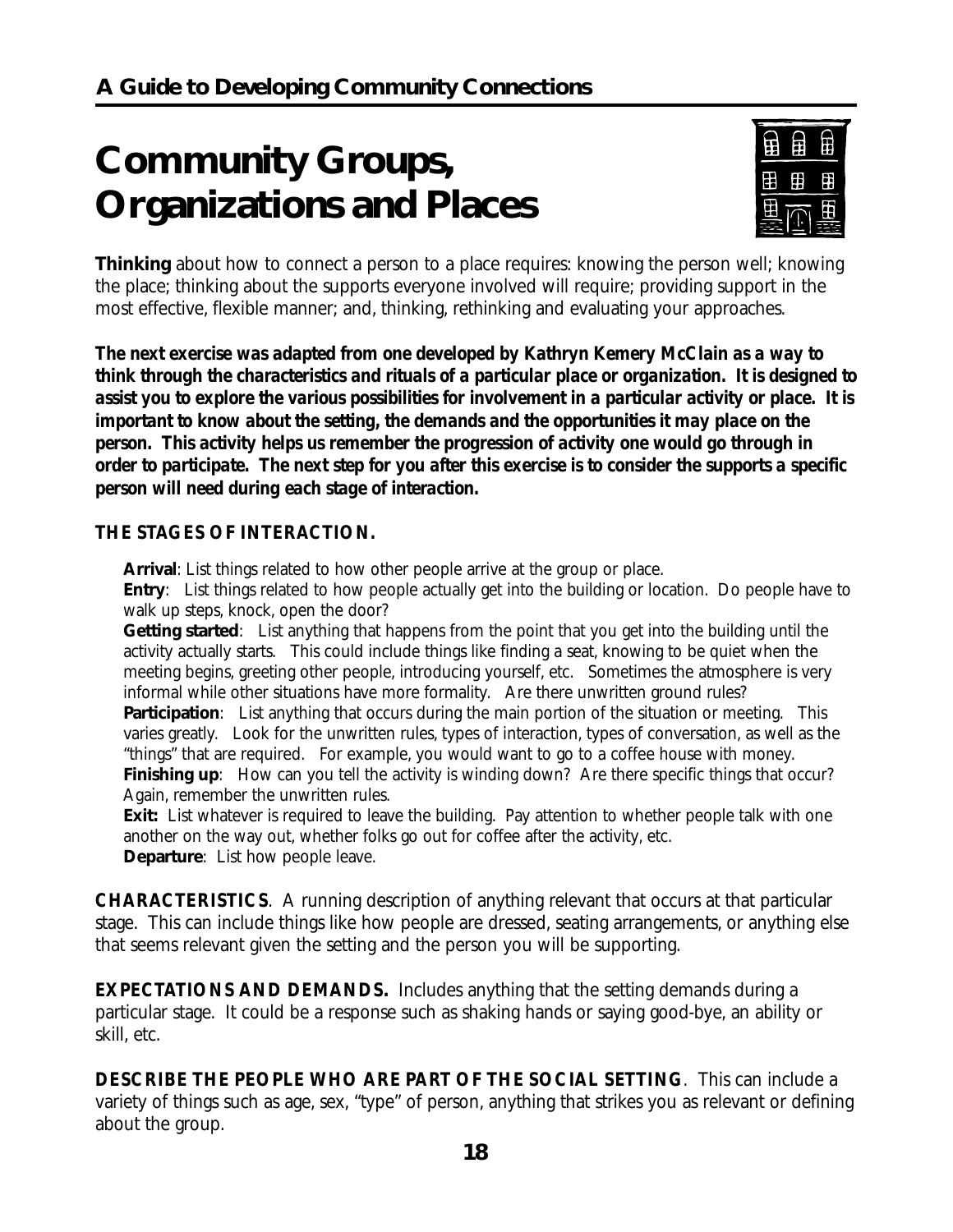### A Guide to Developing Community Connections

### 

#### 

| <b>Community Places</b>         |                        |                                           |  |  |
|---------------------------------|------------------------|-------------------------------------------|--|--|
| <b>Stages</b><br>of Interaction | <b>Characteristics</b> | <b>Expectations and</b><br><b>Demands</b> |  |  |
| <b>Arrival</b>                  |                        |                                           |  |  |
| Entry                           |                        |                                           |  |  |
| <b>Getting started</b>          |                        |                                           |  |  |
| Participation                   |                        |                                           |  |  |
| Finishing up                    |                        |                                           |  |  |
| Exit                            |                        |                                           |  |  |
| Departure                       |                        |                                           |  |  |

Describe the people who are part of this place or group: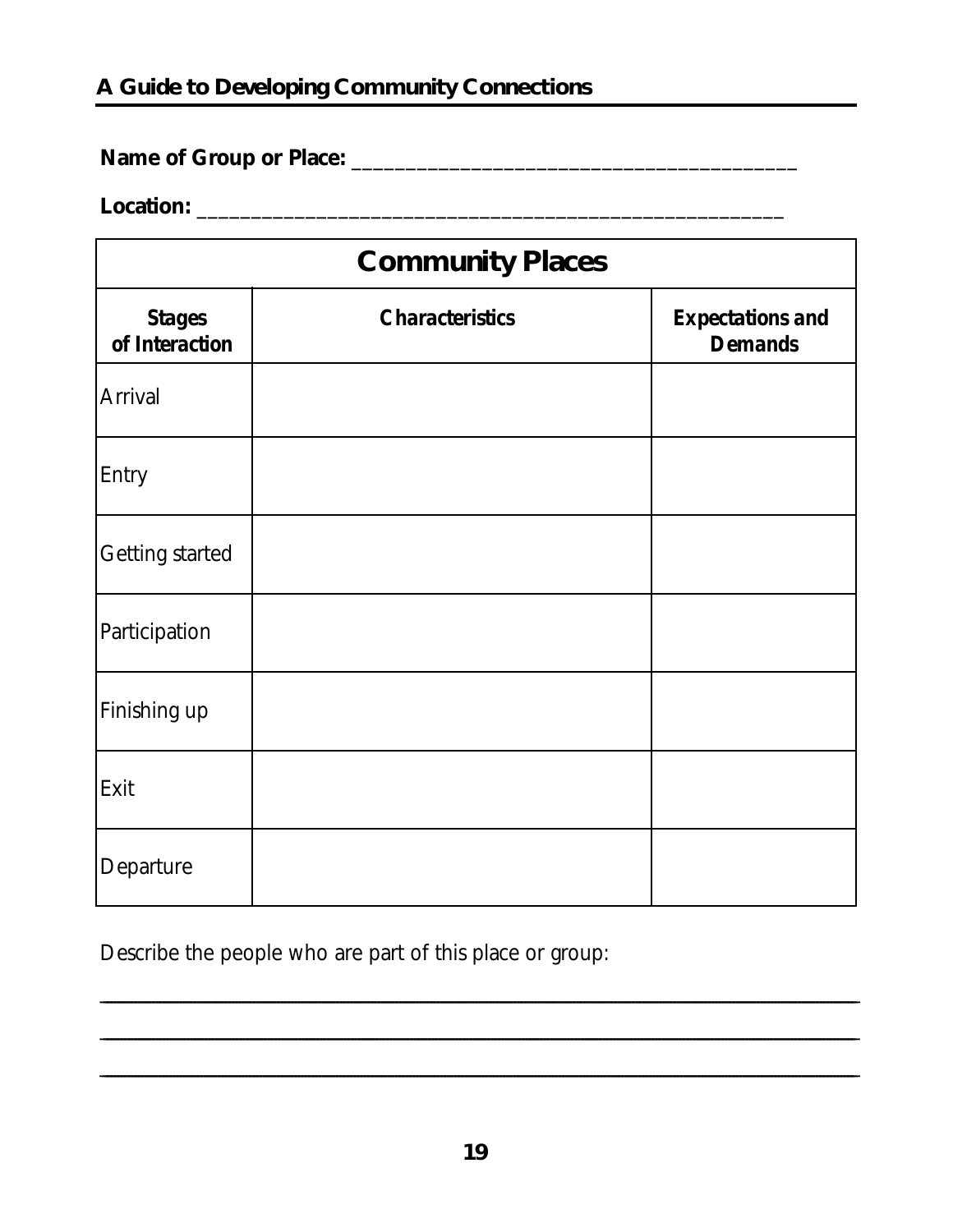### **More on Building Connections**



*Another way to think about this work of connecting is to look at it as occurring in several stages.*

**Exploring:** Get to know the community and search for social settings. Having identified them, fully explore some of them with a specific person in mind.

**Strategizing:** Develop support to include a specific person by fully knowing the community settings and by knowing the person. Think about the various interests, gifts and skills of the person, and the possible places they can contribute.

**Engaging:** Carry out the support plan you have developed to introduce the person to the setting.

**Analyzing:** Consider how effective you were in supporting the person and supporting others in include the person. What can you differently?

**Investing:** Is this a setting the person enjoys? Does he/she want to spend time continuing to be involved? How can you continue to support the person in building relationships in this particular setting?

**Including:** Consider the ways in which you can support the person in their relationship to others. Relationships take time and effort to evolve and to mature. Think of ways in which you can support others in their relationship with this person.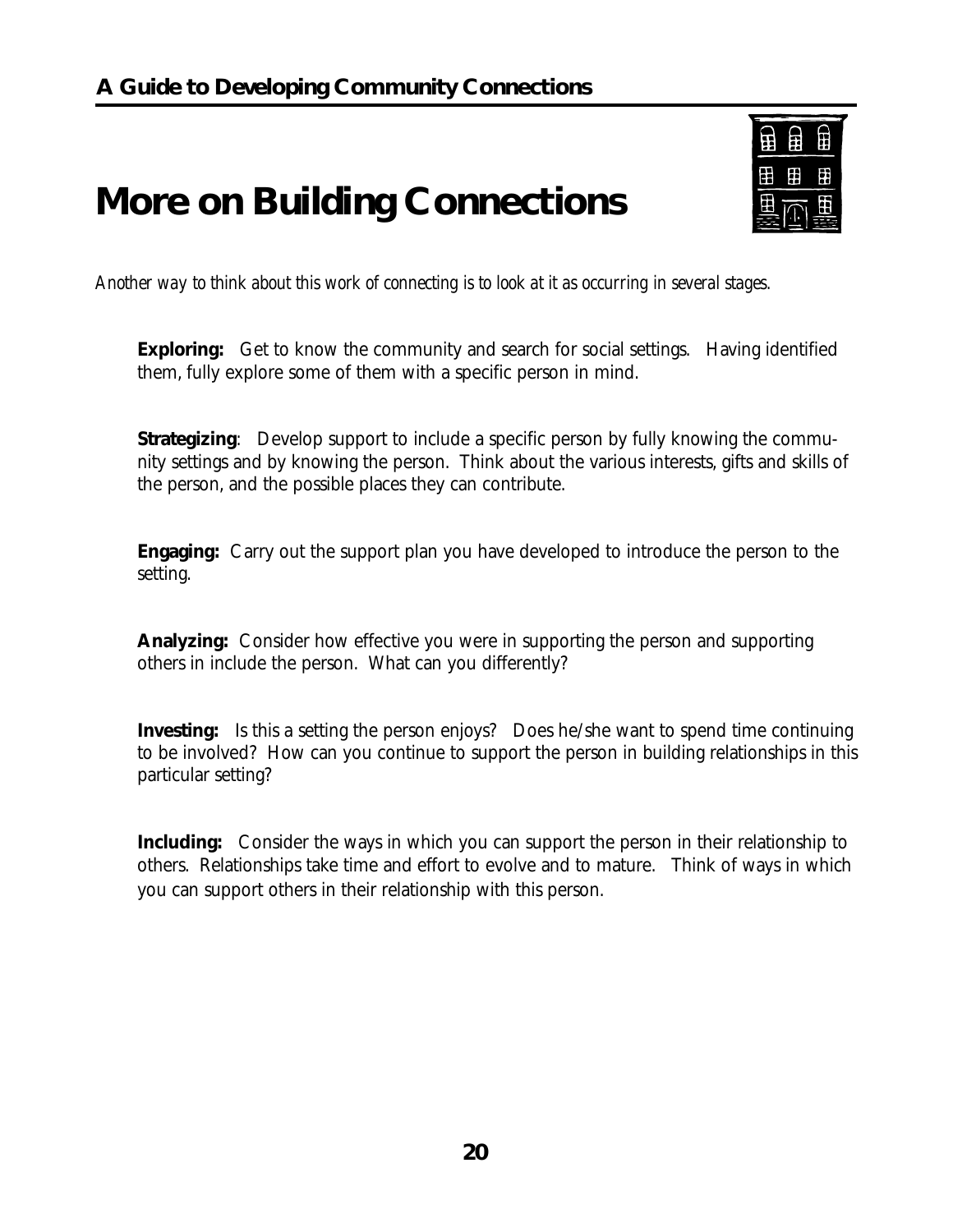

# **Resources on Community Building and Relationships**

**The Community Place**. 730 Main Street, Manchester, CT 06040; (860) 645-3178 (formerly *The Communitas Communicator*) A catalog and newsletter based on the vision of community inclusion. *A great source for materials related to circles, inclusion and community building.*

Especially:

**Circles of Support: Building Inclusive Communities.** Describes the experiences of developing circles around people living in the U.K.

**Building Communities from the Inside out.** Written by John Kretzmann and John McKnight, this book features effective and practical ways for people to make meaningful contributions to their community.

**Stories of Circles/Circles of Stories.** Reflections on one person's experiences with several Circles of Friends formed in support of people in the Milwaukee area.

**Capacity Works.** Written by Beth Mount, this workbook summarizes the values and principles of Personal Futures Planning, circles of support and community building by providing the reader with six tools for reflection.

**The Whole Community Catalogue.** A guide for building communities and supporting inclusion. Full of ideas, resources and quotes.

**Center on Human Policy**. Syracuse University, 805 South Crouse Avenue, Syracuse, NY 13244-2280; (315) 443-3851; fax (315) 443-4338; e-mail: thechp@sued.syr.edu. *A source for a variety of reports and resources on the integration of people with severe disabilities into community life.*

Especially :

**Personal Relationships and Social Networks: Facilitating the Participation of Individuals with Disabilities** (1991) by Zana Marie Lutfiyya. An information package which includes three articles and an annotated bibliography.

#### **continued**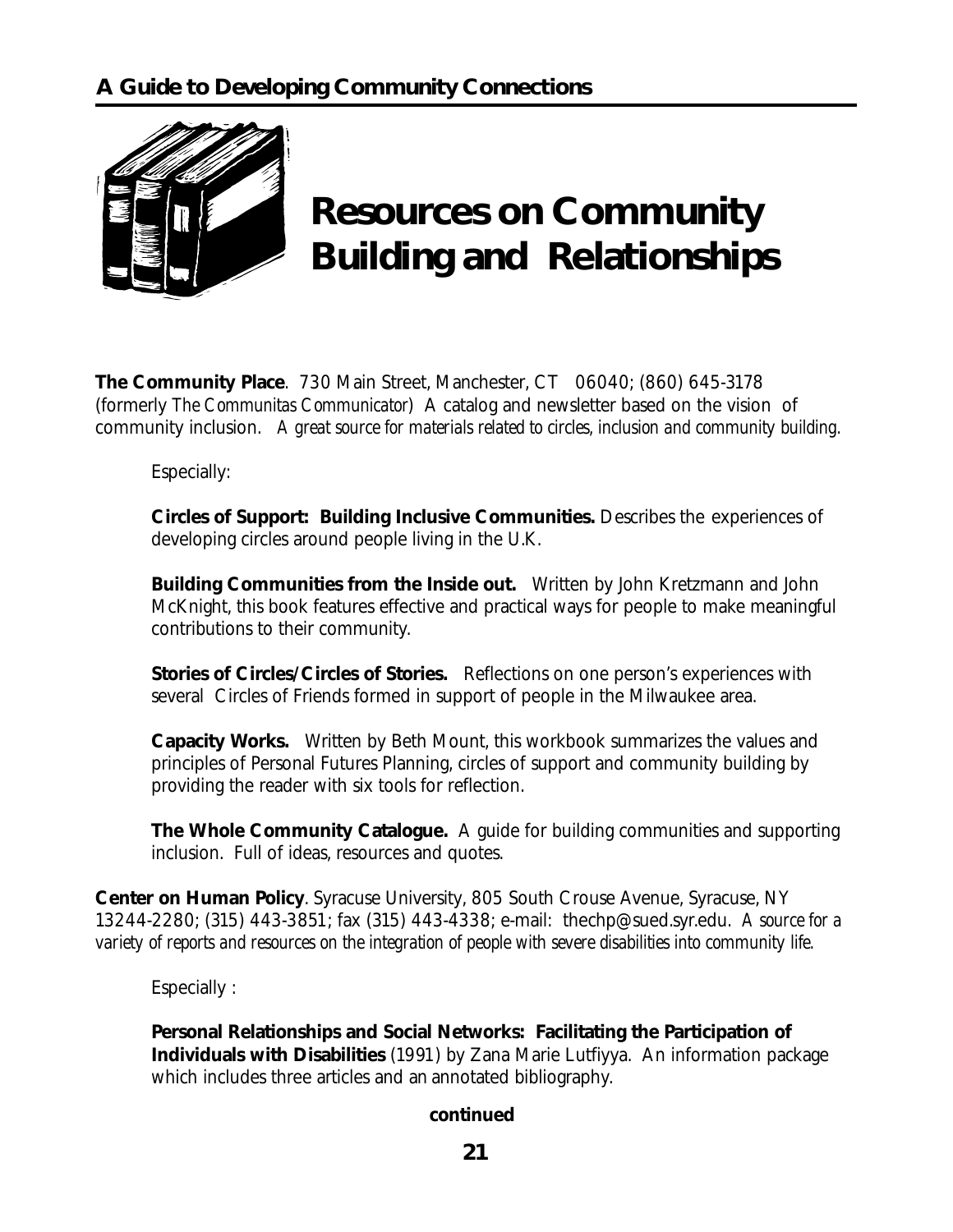### **Resources, continued**



**Signs of Community Building** (1989) John O'Brien. A summary of visits with people involved in community building activities.

**Unfolding Capacity: People with Disabilities and Their Allies Building Better Communities together** (1994) John O'Brien and Connie Lyle O'Brien.A perspective on community building that explores five commitments that build community.

**Finding a Way to Everyday Lives: The Contribution of Person Centered Planning** (1993) John O'Brien and Herb Lovett. Description of thevarious approaches to person centered planning

**Unlikely Alliances: Friendships and People with Developmental Disabilities** (1993) John O'Brien and Connie Lyle O'Brien A reflection on the nature of friendship, on four of its dimensions and on the meanings of friendship for people with disabilities and our communities.

**Affectionate Bonds: What We Can Learn by Listening to Friends** (1990) Zana Marie Lutfiyya. A study of friendships between people with and without disabilities.

**Inclusion Press**, 24 Thorne Crescent, Toronto, Ontario, Canada M6H 2S5, (416) 658-5363; fax (416) 658-5067 A resource of books and videos about full inclusion in school, work and community.

Especially:

**All my Life's a Circle**: **Using the Tools: Circles, MAPS & PATH.** Written by Mary Falvey, Marsha Forest, Jack Pearpoint and Richard Rosenberg, this book describes all you want to know about these three tools.

**What's Really Worth Doing & How To Do It!** A book about dreaming, inclusion and giftedness written by Judith Snow.

**From Behind the Piano: Building Judith Snow's Unique Circle of Friends.** Written by Jack Pearpoint, this book describes Judith's journey from living in an institution to traveling around the world.

**The Common Thread .** A periodic newsletter written by Sharon Gretz and Dianna Ploof, and published by the Community and Relationship Building Project at United Cerebral Palsy of the Pittsburgh District. Available from The Community Building Project, 17 Eisele Road, Cheswick, PA 15024.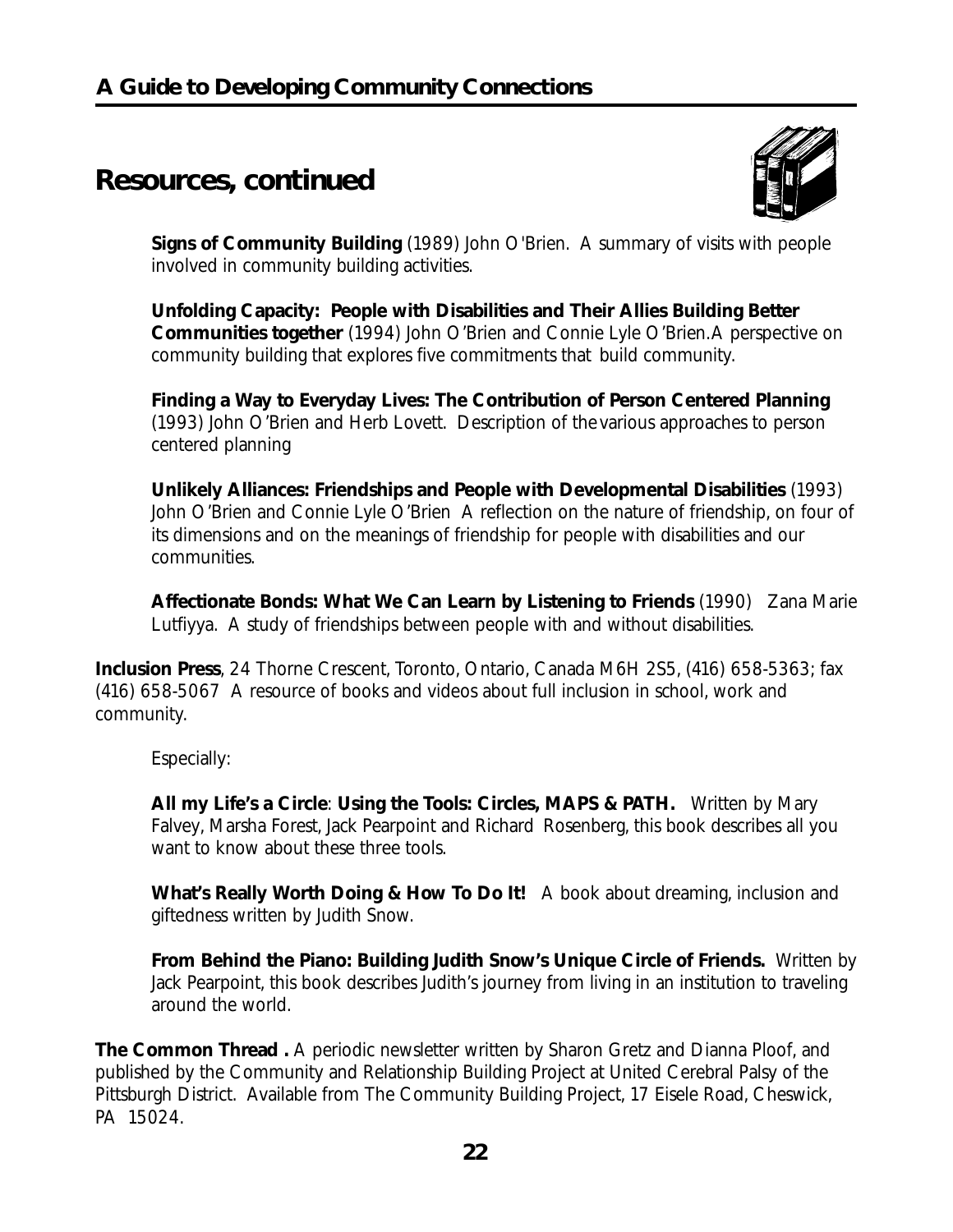### **Resources, continued**



#### **Friendships and Community Connections between People with and without**

**Developmental Disabilities.** A collection of articles creating a perspective of the principles in successful experiences to help others build relationships of their own through social connections. Edited by Angela Novak Amado and available through Paul H. Brookes Publishing Co.**,** P. O. Box 10624, Baltimore, MD 21285-0624.

**Friends: A Manual for Connecting Persons with Disabilities and Community Members**. A manual for anyone interested in supporting a person with disabilities to widen his or her circle of relationships and develop deeper relationships. Describes the Friends Project, strategies and methods that are effective and observations based on the experiences of the Friends Project. Amado, A.N., Conklin, F., & Wells, J. (1990) Available from the Minnesota Governor's Planning Council on Developmental Disabilities, 300 Centennial Office Building, 658 Cedar Street, St. Paul, MN 55155, (612) 296-4018